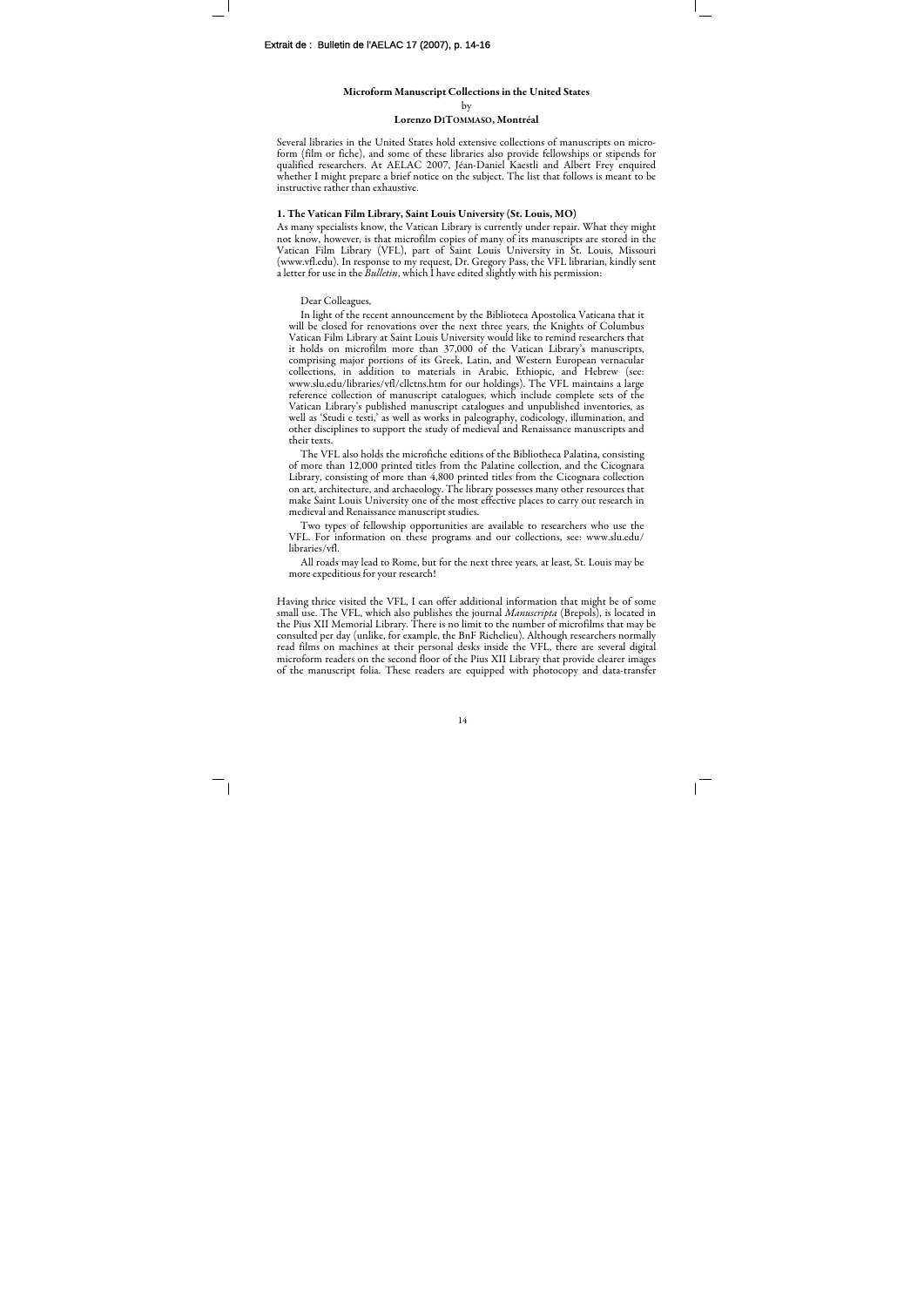# Extrait de : Bulletin de l'AELAC 17 (2007), p. 14-16

capabilities. The VFL also contains useful photocopies of an old, handwritten card catalogue of the Vatican manuscripts.

As Dr. Pass mentions, there are two types of fellowships available to qualified applicants. VFL Mellon Fellowships are designed for research trips from two to eight weeks in duration, and currently provide a stipend of \$2250.00 per month. Application deadlines occur three times a year: 1 March (for research between June and August), 1 June (for research between September and December), and 1 October (for research between January and May). The Center for Medieval and Renaissance Studies National Endowment for the Humanities (NEH) Fellowships are residential awards for periods of five weeks. These fellowships currently provide a stipend of \$1750.00, the use of a studio apartment, and a travel subsidy of up to \$1000.00.

When I was an NEH Fellow, I resided in an off-campus apartment a few blocks from the Pius XII Library. I understand that NEH Fellows are now housed in units on campus. As a Mellon Fellow, I stayed at the Water Tower Inn (www.slu.edu/events/wti.html), which is part of the university and is located at the southern end of the campus. Their rates are very reasonable. A reliable campus shuttle runs between the Water Tower Inn and the Pius XII Library, a five minute ride north.

## 2. Library of the Medieval Institute, University of Notre Dame (Notre Dame, IN)

The Library of the Medieval Institute, which is situated on the seventh floor of the Hesburgh Library at the University of Notre Dame, contains microfilm copies of nearly all the mediaeval manuscripts of the Biblioteca Ambrosiana in Milano. The Ambrosian microfilms are kept in a separate room, along with several microfilm readers. During my visit, I was permitted to make a limited number of photocopies for personal research. As one might expect, the monograph and journal collections of the Library of the Medieval Institute and the Hesburgh Library are superb.

Funds are available to qualified researchers. Five annual *Ambrosiana Stipends* of up to \$500.00 US assist scholars who wish to consult the Ambrosian microfilms. There is also a Stipend for Short-Term Postdoctoral Research, which offers \$1500.00 US per month for a period of three to six months. More information is available on the website (www.library. nd.edu/medieval\_library/ambrosiana\_mss.shtml).

A final note: As many scholars know, A. Ceruti's catalogue of the Ambrosiana manuscript books, now over a century old, lacks the details expected in a modern catalogue. Updates remain few in number. As a result, the possibility for discovery is very high. In a span of only a few weeks, for example, I found over a dozen previously unknown copies of two medieval prognostic texts attributed to Daniel.

## 3. The Hill Museum and Manuscript Library (Saint John's University, Collegeville, MI)

The Hill Museum & Manuscript Library (HMML) is located at Saint John's University in Collegeville, Minnesota (www.hmml.org). Their collection includes over 90,000 manuscripts, mostly on microfilm. Based on its catalogue titles, the HMML holds important collections of manuscripts from several European countries, plus manuscripts in Arabic, Armenian, and Syriac, as well as those that are listed in K. Gamber, Codices liturgici latini antiquiores, and E. A. Lowe, Codices latini antiquiores. I seem to recall that their collection of Ethiopic manuscripts is particularly outstanding.

The HMML offers up to ten annual *Heckman Research Stipends* of up to \$1,500 US to assist scholars. Length of residency may range from two weeks to six months. Note: only undergraduate, graduate, or postdoctoral scholars (those who are within three years of completing a terminal master's or doctoral degree) are eligible.